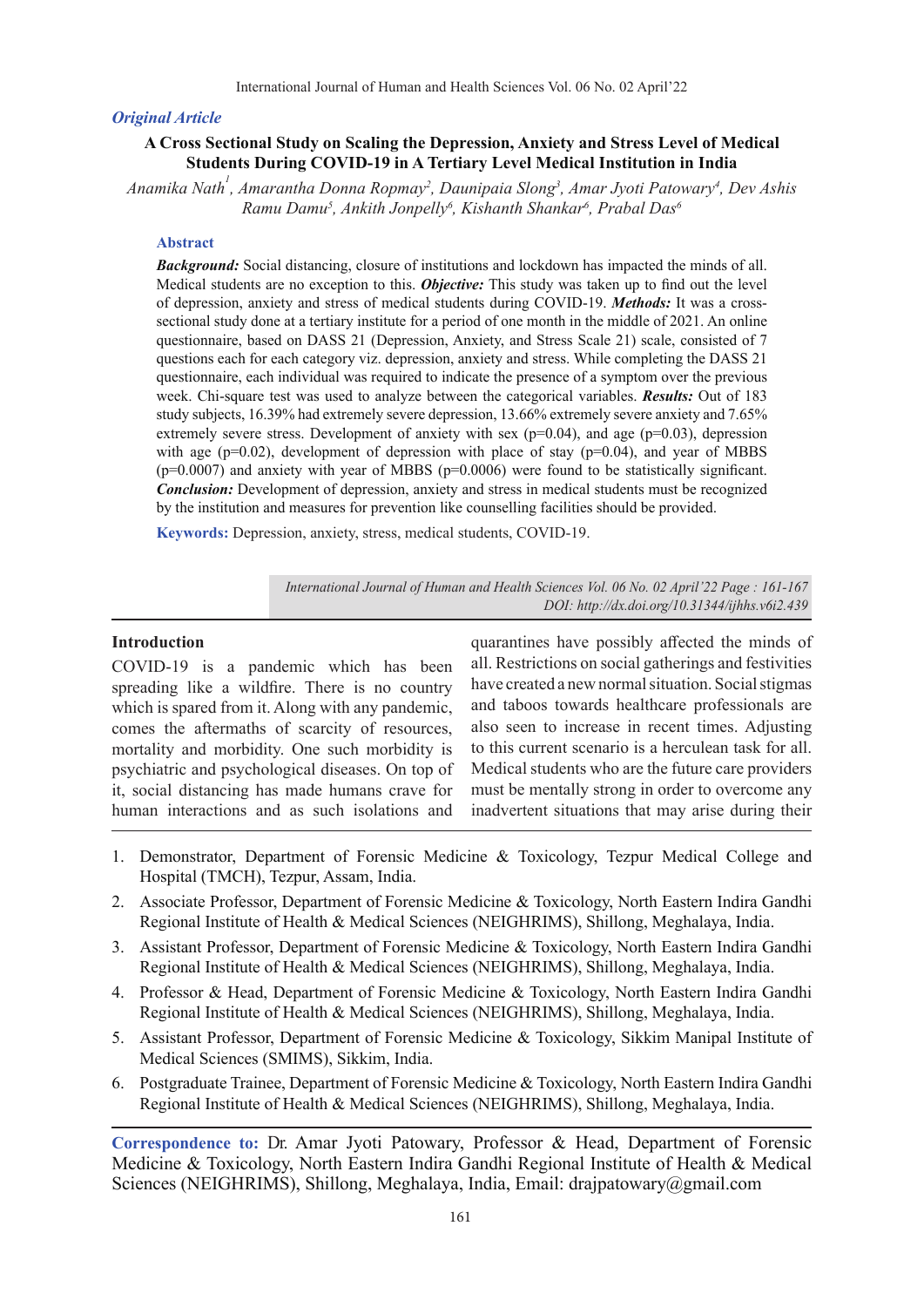trainings, medical practice or home affairs. WHO in its preamble to the constitution has taken a holistic approach of health, which includes a state of complete physical, mental and social wellbeing and not merely absence of disease or deformity as stated by the World Health Organization in its definition of health.<sup>1</sup> Also, this pandemic has shown us increase in suicide rates amongst medical professionals. Also worries regarding completion of medical graduation may be there. Hence, the future doctors should be assessed for any psychological or psychiatric symptoms from time to time, in order to prevent any misadventure or tragedies. This study intended to assess the depression, anxiety and stress level in medical students of a centralized medical college in the northeast part of India. Depending on the results obtained from it, preventive measures and lifestyle modifications will be suggested. This research is the need of the hour as COVID-19 and the new normal situation it has brought, has affected the minds of all. Anxiety and depression are on the rise. Medical students, who are the future doctors, are no exception in this. This is the first of its kind research in Meghalaya state, India.

#### **Methods**

This was a cross-sectional study done in a tertiary level medical institution in India for a period of one month in the middle of 2021. Medical students who gave consent for participation in this research study were taken as study participants. Convenience sampling method was used. Online google forms were provided to them through their email address. Age, sex, study year of MBBS, place of stay – all were noted as independent variables. The dependent variables were the level of depression, anxiety and stress. The participation was totally anonymous. Consent forms were provided before the questionnaires if they agreed to participate in this study and then they were given an option to select and accordingly the page of questionnaire consisting of 21 questions; each could have been opened. Questionnaires were based on DASS 21 (Depression, Anxiety, and Stress Scale 21) scale and scores were given accordingly.2 It consisted of 7 questions each for each category viz. depression, anxiety and stress. While completing the DASS 21 questionnaire, each individual was required to indicate the presence of a symptom over the previous week. Each item was scored from 0 (did not apply to me at all over the last week), 1(Applied to me to some

degree, or some of the time), 2(Applied to me to a considerable degree or a good part of time) and 3(applied to me very much or most of the time over the past week). Based on the scores, level of depression, anxiety and stress were determined. For depression, scores of 0-9 were considered normal, 10-14 as mild, 14-20 as moderate, 21-27 as severe, and more than 27 as extremely severe. For anxiety, scores of 0-7 were considered normal, 8-9 as mild, 10-14 as moderate, 15-19 as severe, and more than 19 as extremely severe. For stress, scores of 0-14 were considered normal, 15-18 as mild, 19-25 as moderate, 26-33 as severe, and more than 33 as extremely severe. Data were entered in Microsoft Excel software and had been analysed accordingly. Chi-square test was used to compare the categorical variables.

#### **Results**

Out of 183 participants, 22 (12.02%) were found to be having mild depression, 32 (17.49%) were found to have moderate depression and 22 (12.02%) were found to have severe depression, 30 (16.39%) were found to have extremely severe depression (Tables 1-4). Out of 183 participants, 8 (4.37%) were found to have mild anxiety, 36 (19.67%) were found to have moderate anxiety, 22 (12.02%) were found to have severe anxiety and 25 (13.66%) were found to have extremely severe anxiety (Tables 5-8). Out of 183 participants, 23 (12.56%) were found to have mild stress, 33 (18.03%) were found to have moderate stress, 28 (15.30%) were found to have severe stress, 14 (7.65%) were found to have extremely severe stress (Tables 9-12).

Chi-square test was conducted to test significance of age, sex, year of MBBS and place of stay with development of depression, anxiety and stress. There was no statistically significant difference in development of depression with sex  $(p=0.866)$ and stress (p=0.564), but significant difference found in case of anxiety (p=0.04). Development of depression and anxiety with age was statistically significant (p=0.03 and p=0.02 respectively), but not with stress (p=0.11). Development of depression with place of stay was found to be statistically significant (p=0.04) except in anxiety  $(p=0.14)$  and stress  $(p=0.78)$ . Difference in development of depression and anxiety with year of MBBS was found to be statistically significant  $(p=0.0007$  and  $p=0.0006$  respectively), except in stress ( $p=0.45$ ).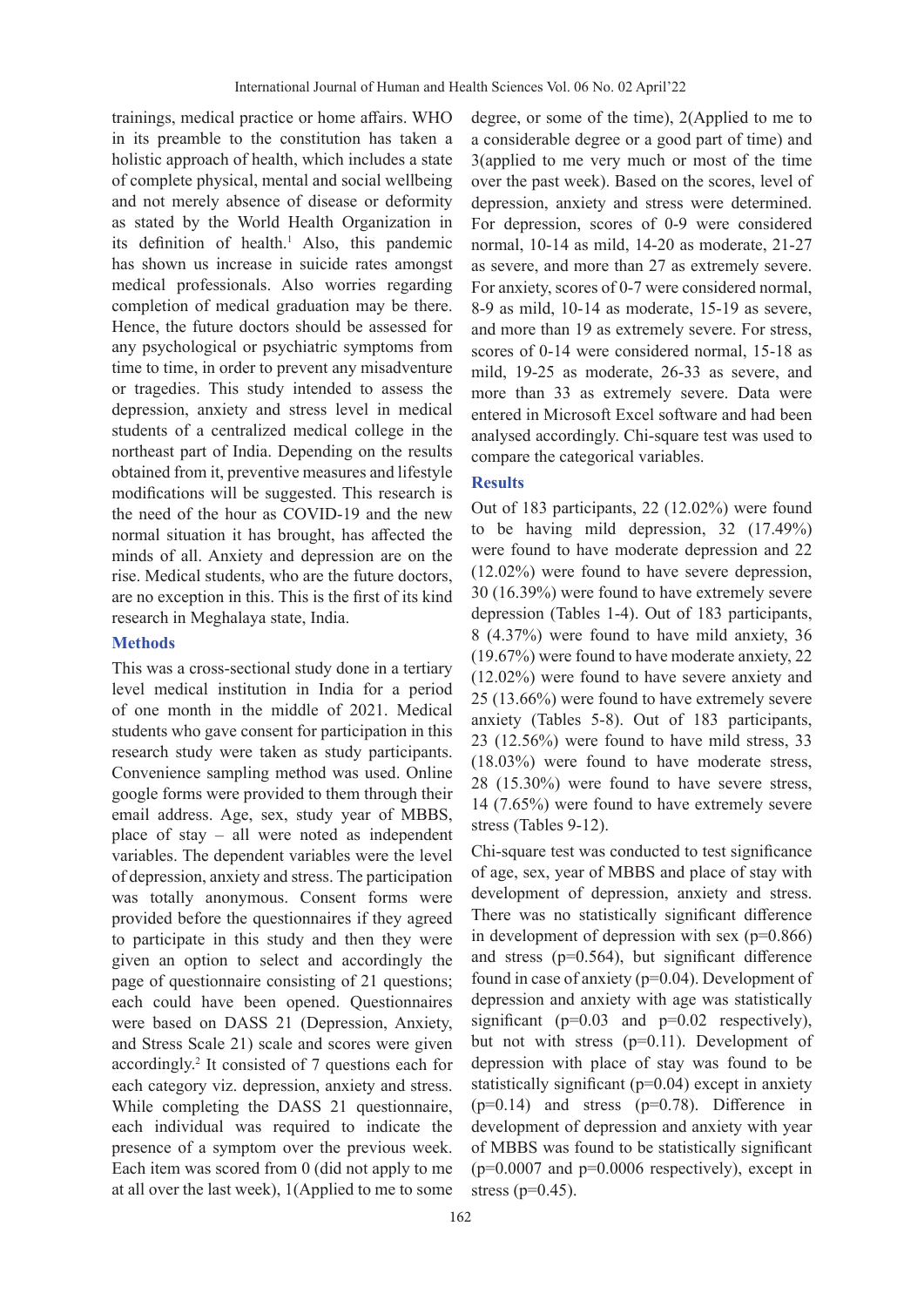|  |  | Table 1: Distribution of levels of depression among participants based on sex |  |
|--|--|-------------------------------------------------------------------------------|--|
|  |  |                                                                               |  |

| Level of<br>depression  | Male              | Female            | <b>Total</b> | Percentage |
|-------------------------|-------------------|-------------------|--------------|------------|
| Normal                  | 42<br>$(44.21\%)$ | 35<br>(39.77%)    | 77           | 42.08      |
| Mild                    | 12<br>(12.63%)    | 10<br>$(11.36\%)$ | 22           | 12.02      |
| Moderate                | 16<br>$(16.84\%)$ | 16<br>(18.18)     | 32           | 17.49      |
| Severe                  | 12<br>$(12.63\%)$ | 10<br>$(11.36\%)$ | 22           | 12.02      |
| <b>Extremely severe</b> | 13<br>$(13.68\%)$ | 17<br>$(19.31\%)$ | 30           | 16.39      |
| Total                   | 95                | 88                | 183          | 100        |

**Table 2:** Distribution levels of depression among participants against age

| Level of<br>depression | 18 years       | 19<br>Years             | 20<br>Years                   | 21<br><b>Years</b> | 22<br>Years             | 23<br>Years                  | 24<br>Years      | 25<br>Years             | 26<br>Years    | <b>Total</b> | Percentage |
|------------------------|----------------|-------------------------|-------------------------------|--------------------|-------------------------|------------------------------|------------------|-------------------------|----------------|--------------|------------|
| Normal                 | $\overline{0}$ | 2<br>(20%)              | $\overline{7}$<br>$(25.92\%)$ | 13<br>$(40.62\%)$  | 21<br>(42%)             | 22<br>$(64.70\%)$            | 10<br>(52.63%)   | $\overline{c}$<br>(25%) | $\theta$       | 77           | 42.08      |
| Mild                   | $\overline{0}$ | $\overline{2}$<br>(20%) | 4<br>$(14.81\%)$              | 3<br>$(9.37\%)$    | 4<br>(8%)               | 3<br>$(8.82\%)$              | 3<br>$(15.79\%)$ | $\overline{2}$<br>(25%) | $(50\%)$       | 22           | 12.02      |
| Moderate               | $\theta$       | $\theta$                | 4<br>$(14.81\%)$              | 9<br>$(4.92\%)$    | 9<br>(18%)              | 5<br>$(14.70\%)$             | $(5.26\%)$       | 3<br>(37.5%)            | $(50\%)$       | 32           | 17.49      |
| Severe                 | $(100\%)$      | 3<br>$(30\%)$           | 4<br>$(14.81\%)$              | $(3.12\%)$         | $\overline{ }$<br>(14%) | 2<br>$(5.88\%)$              | 4<br>$(21.05\%)$ | $\theta$                | $\theta$       | 22           | 12.02      |
| Extremely<br>severe    | $\theta$       | 3<br>$(30\%)$           | 8<br>(29.63%)                 | 6<br>(18.75%)      | $\mathbf Q$<br>(18%)    | $\overline{c}$<br>$(5.88\%)$ | $(5.26\%)$       | $(12.5\%)$              | $\theta$       | 30           | 16.39      |
| Total                  |                | 10                      | 27                            | 32                 | 50                      | 34                           | 19               | 8                       | $\overline{2}$ | 183          | 100        |

**Table 3:** Distribution levels of depression among participants against place of stay

| Level of<br>depression | Home                            | <b>Institution</b> | <b>Total</b> | Percentage |
|------------------------|---------------------------------|--------------------|--------------|------------|
| Normal                 | 26<br>$(45.61\%)$               | 51<br>$(40.48\%)$  | 77           | 42.08      |
| Mild                   | 19<br>$(5.26\%)$<br>$(15.08\%)$ |                    | 22           | 12.02      |
| Moderate               | 14<br>$(24.56\%)$               | 18<br>$(14.28\%)$  | 32           | 17.49      |
| Severe                 | 9<br>$(15.79\%)$                | 13<br>$(10.32\%)$  | 22           | 12.02      |
| Extremely severe       | $(8.77\%)$                      | 25<br>$(19.84\%)$  | 30           | 16.39      |
| Total                  | 57                              | 126                | 183          | 100        |

**Table 4:** Distribution levels of depression among participants against year of MBBS

| Level of<br>depression | $1st$ year        | 2 <sub>nd</sub><br>Year | $3rd$ year<br>part-I          | $3rd$ year<br>part-II | <b>Total</b> | Percentage |
|------------------------|-------------------|-------------------------|-------------------------------|-----------------------|--------------|------------|
| Normal                 | 11<br>$(25.58\%)$ | 15<br>$(35.71\%)$       | 35<br>$(66.04\%)$             | 16<br>(35.55%)        | 77           | 42.08      |
| Mild                   | 2<br>$(4.65\%)$   | 8<br>$(19.05\%)$        | 4<br>$(7.55\%)$               | 8<br>(17.77%)         | 22           | 12.02      |
| Moderate               | 8<br>$(18.60\%)$  | 10<br>$(23.81\%)$       | $\overline{7}$<br>$(13.21\%)$ | $(15.55\%)$           | 32           | 17.49      |
| Severe                 | $(16.28\%)$       | 4<br>$(9.52\%)$         | 4<br>$(7.55\%)$               | $(15.55\%)$           | 22           | 12.02      |
| Extremely severe       | 15<br>$(34.88\%)$ | 5<br>$(11.90\%)$        | 3<br>$(5.66\%)$               | $(15.55\%)$           | 30           | 16.39      |
| Total                  | 43                | 42                      | 53                            | 45                    | 183          | 100        |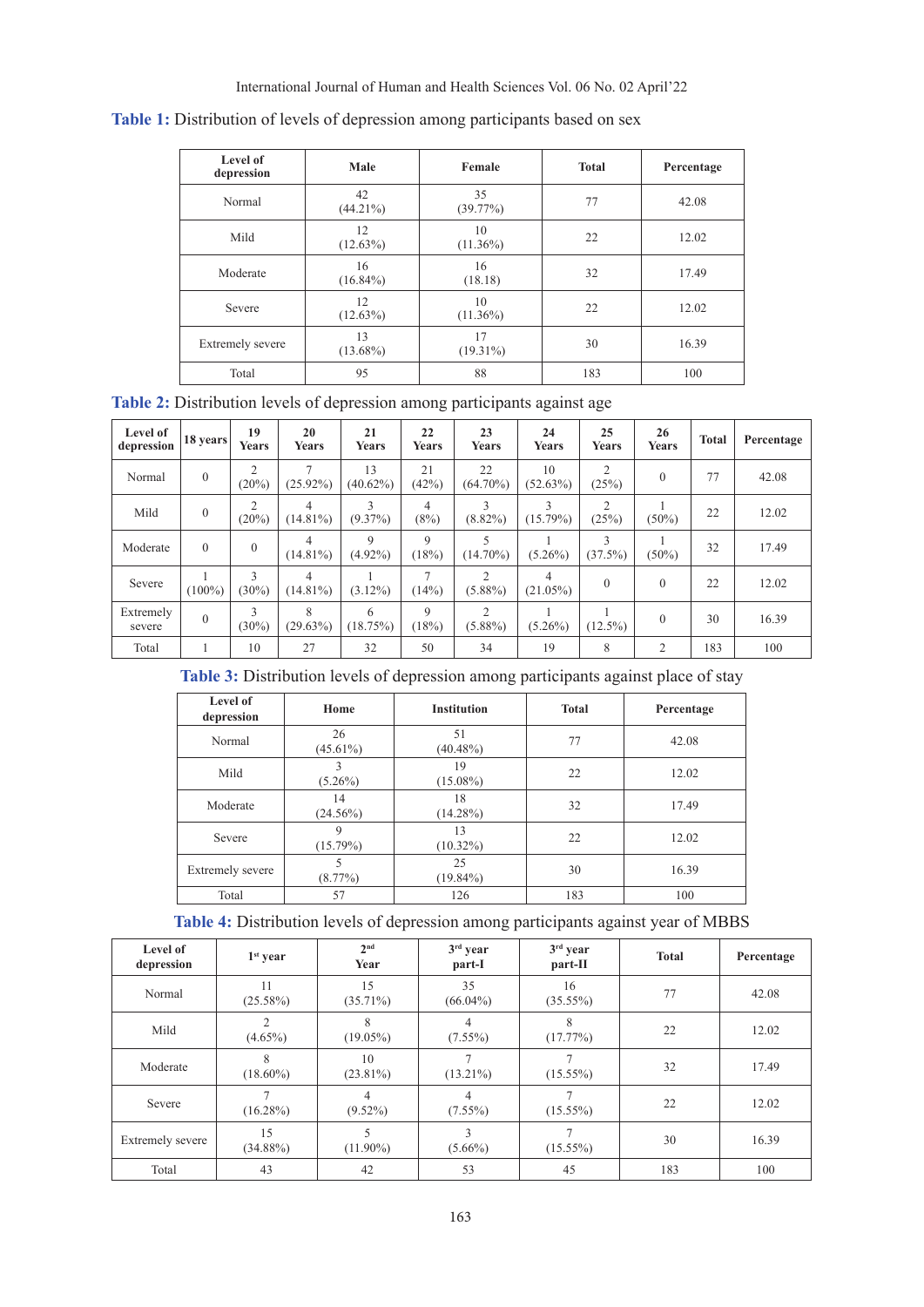## International Journal of Human and Health Sciences Vol. 06 No. 02 April'22

| Level<br>of anxiety | Male                         | Female        | <b>Total</b> | Percentage |
|---------------------|------------------------------|---------------|--------------|------------|
| Normal              | 56<br>$(58.95\%)$            | 36<br>(40.91) | 92           | 50.28      |
| Mild                | $\overline{2}$<br>$(2.10\%)$ | 6<br>(6.81)   | 8            | 4.37       |
| Moderate            | 19<br>(20%)                  | 17<br>(19.32) | 36           | 19.67      |
| Severe              | 10<br>$(10.53\%)$            | 12<br>(13.64) | 22           | 12.02      |
| Extremely severe    | 8<br>$(8.42\%)$              | 17<br>(19.32) | 25           | 13.66      |
| Total               | 95                           | 88            | 183          | 100        |

**Table 5:** Distribution level of anxiety among participants based on sex

**Table 6:** Distribution levels of anxiety among participants against age

| Level of<br>anxiety | 18<br><b>Years</b> | 19<br><b>Years</b>         | 20<br>Years                             | 21<br>Years       | 22<br><b>Years</b>      | 23<br>Years                  | 24<br><b>Years</b>            | 25<br><b>Years</b>      | 26<br><b>Years</b> | <b>Total</b> | Percentage |
|---------------------|--------------------|----------------------------|-----------------------------------------|-------------------|-------------------------|------------------------------|-------------------------------|-------------------------|--------------------|--------------|------------|
| Normal              | $\theta$           | 6<br>$(60\%)$              | 9<br>$(33.33\%)$                        | 13<br>$(40.62\%)$ | 23<br>(46%)             | 26<br>(76.47%)               | 12<br>$(63.16\%)$             | $\mathfrak{D}$<br>(25%) | $1(50\%)$          | 92           | 50.28      |
| Mild                | $\theta$           | $\theta$                   | $(3.70\%)$                              | $(3.12\%)$        | 2(4%)                   | $\overline{c}$<br>$(5.88\%)$ | $(5.26\%)$                    | $(12.5\%)$              | $\Omega$           | 8            | 4.37       |
| Moderate            | $\Omega$           | $\mathbf{0}$               | 4<br>$(14.81\%)$                        | 10<br>(31.25%)    | 10<br>(20%)             | 4<br>$(11.76\%)$             | $\overline{4}$<br>$(21.05\%)$ | 3<br>(37.5%)            | $(50\%)$           | 36           | 19.67      |
| Severe              | $(100\%)$          | $\theta$                   | $\overline{\phantom{0}}$<br>$(18.52\%)$ | 5<br>$(15.62\%)$  | $\overline{ }$<br>(14%) | 2<br>$(5.88\%)$              | $\theta$                      | 2(25%)                  | $\Omega$           | 22           | 12.02      |
| Extremely<br>severe | $\theta$           | $\overline{4}$<br>$(40\%)$ | 8<br>(29.63%)                           | 3<br>$(9.37\%)$   | 8<br>(16%)              | $\theta$                     | 2<br>$(10.52\%)$              | $\Omega$                | $\Omega$           | 25           | 13.66      |
| Total               |                    | 10                         | 27                                      | 32                | 50                      | 34                           | 19                            | 8                       | $\overline{c}$     | 183          | 100        |

**Table 7:** Distribution levels of anxiety among participants against place of stay

| Level of anxiety | Home                         | <b>Institution</b> | <b>Total</b> | Percentage |
|------------------|------------------------------|--------------------|--------------|------------|
| Normal           | 28<br>$(49.12\%)$            | 64<br>$(50.79\%)$  | 92           | 50.28      |
| Mild             | $(1.75\%)$<br>$(5.55\%)$     |                    | 8            | 4.37       |
| Moderate         | 15<br>$(26.31\%)$            | 21<br>$(16.66\%)$  | 36           | 19.67      |
| Severe           | 9<br>(15.79%)                | 13<br>$(10.32\%)$  | 22           | 12.02      |
| Extremely severe | $\overline{4}$<br>$(7.01\%)$ | 21<br>$(16.66\%)$  | 25           | 13.66      |
| Total            | 57                           | 126                | 183          | 100        |

**Table 8:** Distribution levels of anxiety among participants against year of MBBS

| Level of<br>anxiety | 1st year          | 2nd year         | $3rd$ professional<br>part-I | 3 <sup>rd</sup> professional<br>part-II | <b>Total</b> | Percentage |
|---------------------|-------------------|------------------|------------------------------|-----------------------------------------|--------------|------------|
| Normal              | 14<br>$(32.56\%)$ | 21<br>$(50\%)$   | 35<br>$(66.03\%)$            | 22<br>$(48.88\%)$                       | 92           | 50.28      |
| Mild                | $(4.65\%)$        | $(2.38\%)$       | $\overline{2}$<br>$(3.77\%)$ | 3<br>$(6.66\%)$                         | 8            | 4.37       |
| Moderate            | $(11.63\%)$       | 9<br>(21.43%)    | 8<br>$(15.09\%)$             | 14<br>$(31.11\%)$                       | 36           | 19.67      |
| Severe              | $(16.28\%)$       | 7<br>$(16.66\%)$ | 6<br>$(11.32\%)$             | $\overline{c}$<br>$(4.44\%)$            | 22           | 12.02      |
| Extremely<br>severe | 15<br>$(34.88\%)$ | 4<br>$(9.52\%)$  | $\overline{2}$<br>$(3.77\%)$ | $\overline{4}$<br>$(8.88\%)$            | 25           | 13.66      |
| Total               | 43                | 42               | 53                           | 45                                      | 183          | 100        |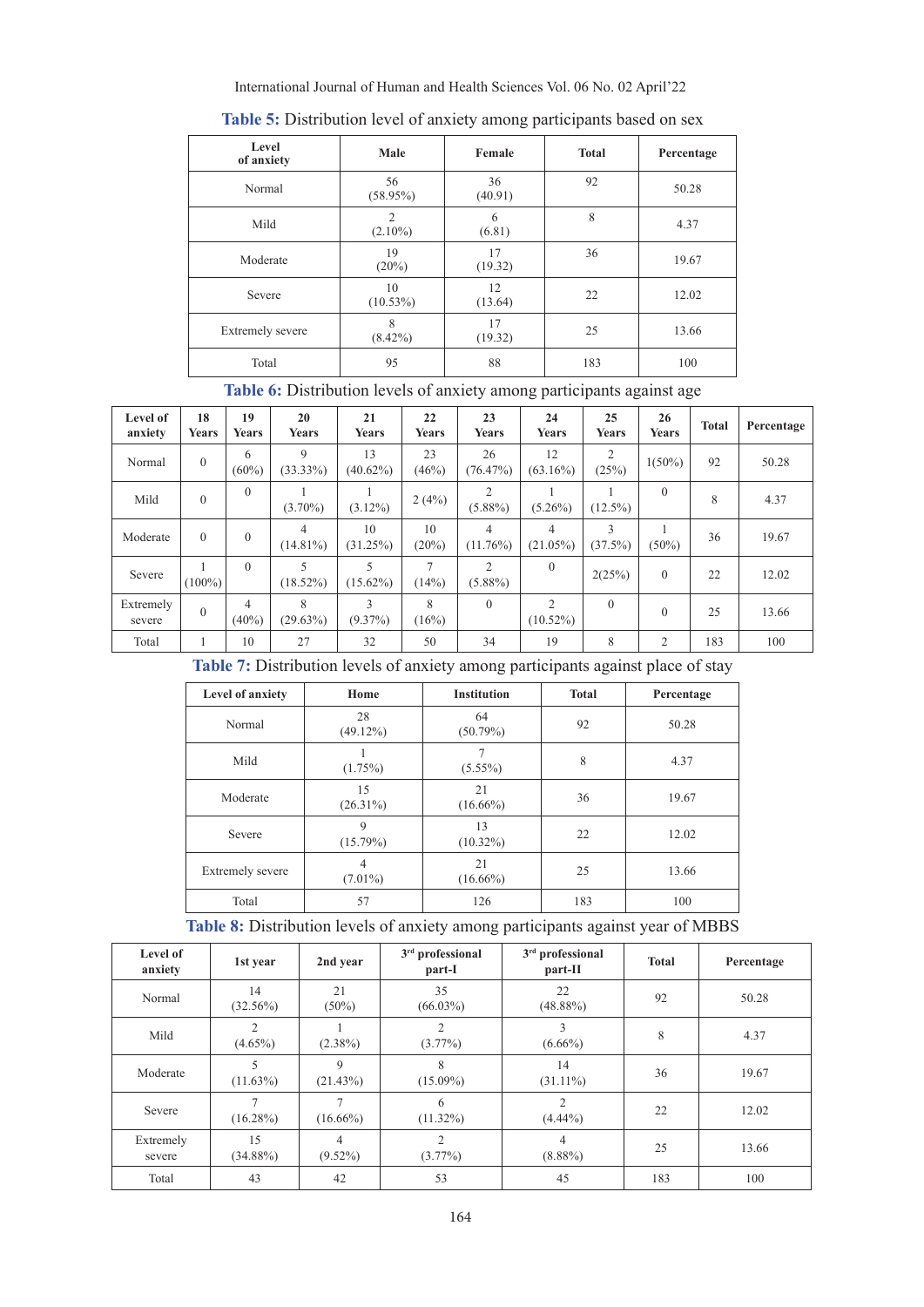| International Journal of Human and Health Sciences Vol. 06 No. 02 April'22 |  |
|----------------------------------------------------------------------------|--|
|----------------------------------------------------------------------------|--|

| <b>Level of stress</b>  | Male              | Female            | <b>Total</b> | Percentage |
|-------------------------|-------------------|-------------------|--------------|------------|
| Normal                  | 46<br>$(48.92\%)$ | 39<br>$(44.32\%)$ | 85           | 46.46      |
| Mild                    | 14<br>$(14.74\%)$ | 9<br>$(10.22\%)$  | 23           | 12.56      |
| Moderate                | 15<br>$(15.79\%)$ | 18<br>(20.45%)    | 33           | 18.03      |
| Severe                  | 15<br>$(15.79\%)$ | 13<br>$(14.77\%)$ | 28           | 15.30      |
| <b>Extremely</b> severe | 5<br>$(5.26\%)$   | 9<br>$(10.22\%)$  | 14           | 7.65       |
| Total                   | 95                | 88                | 183          | 100        |

| Table 9: Distribution of levels of stress among participants based on sex |  |  |
|---------------------------------------------------------------------------|--|--|
|---------------------------------------------------------------------------|--|--|

|  |  |  | Table 10: Distribution levels of stress among participants against age |
|--|--|--|------------------------------------------------------------------------|
|  |  |  |                                                                        |
|  |  |  |                                                                        |
|  |  |  |                                                                        |

| Level of stress     | 18<br>Years  | 19<br>Years                          | 20<br>Years      | 21<br>Years       | 22<br>Years             | 23<br>Years                  | 24<br>Years                   | 25<br>Years     | 26<br>Years    | Total | Percentage |
|---------------------|--------------|--------------------------------------|------------------|-------------------|-------------------------|------------------------------|-------------------------------|-----------------|----------------|-------|------------|
| Normal              | $\mathbf{0}$ | 3<br>$(30\%)$                        | 9<br>$(33.33\%)$ | 13<br>$(40.62\%)$ | 24<br>(48%)             | 20<br>$(58.82\%)$            | 11<br>$(57.89\%)$             | 5<br>$(62.5\%)$ | $\theta$       | 85    | 46.46      |
| Mild                | $\Omega$     | $\mathcal{D}_{\mathcal{L}}$<br>(20%) | 6<br>(22.22%)    | 3<br>$(9.37\%)$   | $\overline{4}$<br>(8%)  | 4<br>$(11.76\%)$             | $(5.26\%)$                    | $(12.5\%)$      | 2<br>$(100\%)$ | 23    | 12.56      |
| Moderate            | $(100\%)$    | 3<br>(30%)                           | 4<br>$(14.81\%)$ | 8<br>(25%)        | 10<br>(20%)             | $\overline{2}$<br>$(5.88\%)$ | 4<br>$(21.05\%)$              | $(12.5\%)$      | $\theta$       | 33    | 18.03      |
| Severe              | $\theta$     | $(10\%)$                             | 6<br>(22.22%)    | 3<br>$(9.37\%)$   | $\overline{7}$<br>(14%) | 8<br>$(23.53\%)$             | $\mathfrak{D}$<br>$(10.53\%)$ | $(12.5\%)$      | $\theta$       | 28    | 15.30      |
| Extremely<br>Severe | $\mathbf{0}$ | $(10\%)$                             | 2<br>$(7.41\%)$  | 5<br>$(15.62\%)$  | 5<br>$(10\%)$           | $\theta$                     | $(5.26\%)$                    | $\theta$        | $\theta$       | 14    | 7.65       |
| Total               |              | 10                                   | 27               | 32                | 50                      | 34                           | 19                            | 8               | $\overline{2}$ | 183   | 100        |

**Table 11:** Distribution levels of stress among participants against place of stay

| Level of stress  | Home                         | Institution       | Total | Percentage |  |
|------------------|------------------------------|-------------------|-------|------------|--|
| Normal           | 23<br>$(40.35\%)$            | 62<br>$(49.20\%)$ | 85    | 46.46      |  |
| Mild             | 9<br>(15.79%)                | 14<br>$(11.11\%)$ | 23    | 12.56      |  |
| Moderate         | 11<br>$(19.30\%)$            | 22<br>$(17.46\%)$ | 33    | 18.03      |  |
| Severe           | 10<br>$(17.54\%)$            | 18<br>$(14.28\%)$ | 28    | 15.30      |  |
| Extremely severe | $\overline{4}$<br>$(7.01\%)$ | 10<br>$(7.94\%)$  | 14    | 7.65       |  |
| Total            | 57                           | 126               | 183   | 100        |  |

|  |  |  | Table 12: Distribution levels of stress among participants against year of MBBS |
|--|--|--|---------------------------------------------------------------------------------|
|  |  |  |                                                                                 |

| Level of stress  | 1st<br>Year       | 2nd year          | $3rd$ professional<br>part-I | 3 <sup>rd</sup> professional<br>part-II | Total | Percentage |
|------------------|-------------------|-------------------|------------------------------|-----------------------------------------|-------|------------|
| Normal           | 15<br>$(34.88\%)$ | 18<br>$(42.85\%)$ | 31<br>$(58.49\%)$            | 21<br>$(46.66\%)$                       | 85    | 46.46      |
| Mild             | $(11.62\%)$       | 6<br>$(14.28\%)$  | 8<br>$(15.09\%)$             | $\overline{4}$<br>$(8.88\%)$            | 23    | 12.56      |
| Moderate         | 10<br>(23.25%)    | $(16.66\%)$       | 9<br>$(16.98\%)$             | $(15.55\%)$                             | 33    | 18.03      |
| Severe           | 8<br>$(18.60\%)$  | $(16.66\%)$       | $(5.66\%)$                   | 10<br>$(22.22\%)$                       | 28    | 15.30      |
| Extremely severe | $(11.62\%)$       | 4<br>$(9.52\%)$   | $\overline{c}$<br>$(3.77\%)$ | 3<br>$(6.66\%)$                         | 14    | 7.65       |
| Total            | 43                | 42                | 53                           | 45                                      | 183   | 100        |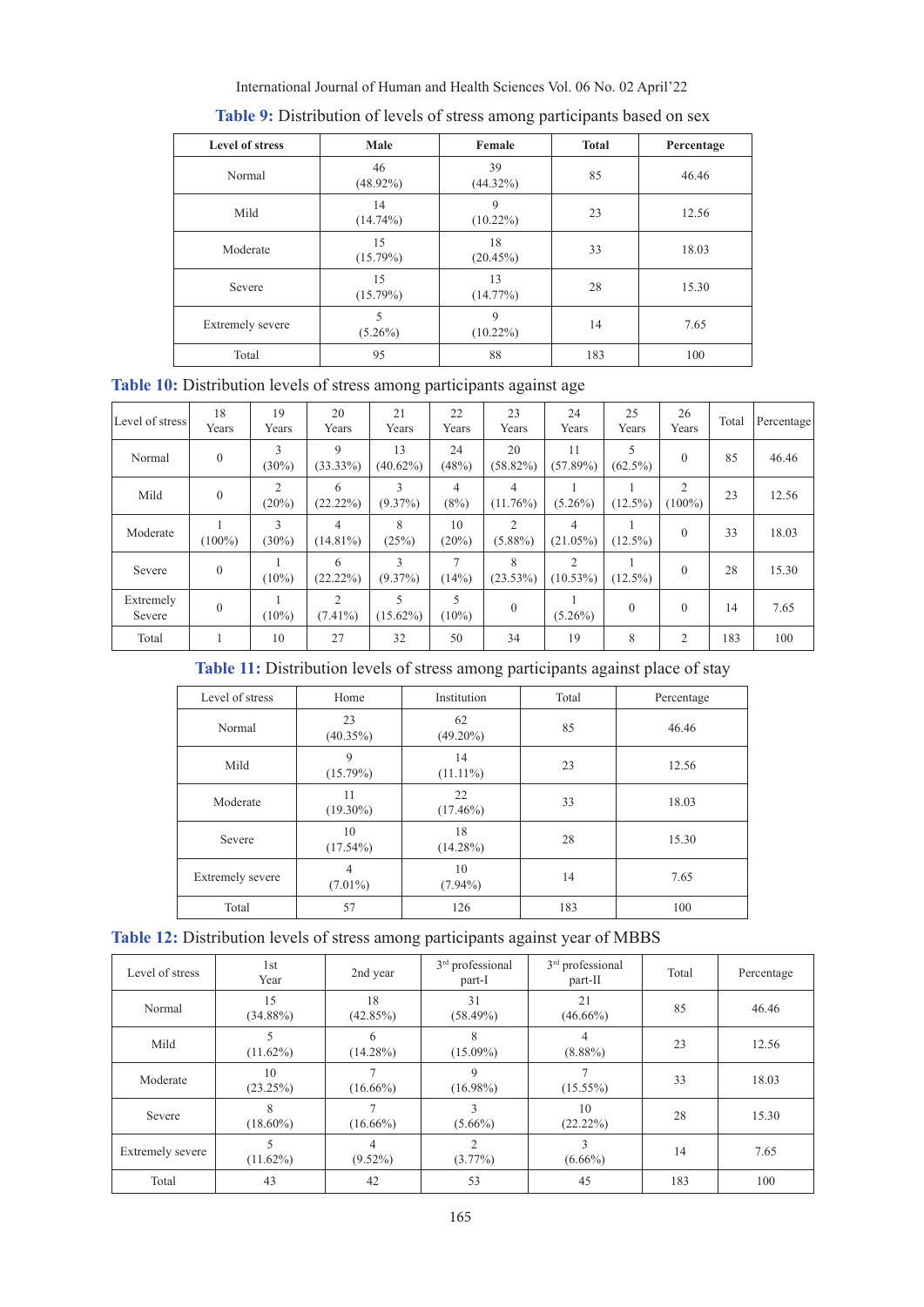## **Discussion**

On March 18, 2020, WHO has released one pamphlet named "Mental health and psychosocial considerations during the COVID-19 outbreak", where special mention has been given to mental wellbeing of healthcare professionals since it is expected that they will be under increased pressure of work and deprivation of sleep. Many might cope up stress by unhelpful strategies like addiction to tobacco, alcohol, drugs also being victims of taboos and social stigma from family members and community; they might undergo anxiety and mental depression.3 One article published in Journal of Intensive and critical care published on 10 June, 2020 stated that "During the COVID-19 out-break, the front-line Health Care Workers have experienced various levels of stress, anxiety, and insomnia. Targeted interventions are needed to enhance psychological wellbeing of Health Care Workers and strengthen the healthcare systems' capacity during pandemic.<sup>4</sup> Another article published in Journal of Experimental and Therapeutic medicine states similar scenarios where healthcare workers are dealing with unparalleled amount of stress during COVID-19.5 Many researchers are promoting digital learning packages for healthcare workers on how to cope up with stress as per an article published in International Journal of Environmental and Public Health.<sup>6</sup> One research conducted on Australian Medical Students show that there was moderate psychological distress amongst them. There were main concerns about returning back to normal procedures of study and graduation. Deterioration of mental health since the onset of COVID-19 was reported by 68% of students. Main negative impacts were on social connectedness, studies and stress levels.7 One systemic review and metaanalysis shows that even before COVID-19 the overall prevalence of depression or depressive symptoms among medical students was 27.2%, and the overall prevalence of suicidal ideation was 11.1%. Among medical students who screened positive for depression, 15.7% sought psychiatric treatment.8 In Pakistan journal of medical sciences, one article was published regarding the impact of quarantine on medical students' mental wellbeing and learning behaviours had findings that 44.1% showed a sense of being emotionally detached from family, friends and fellow students, 23.5% medical students felt disheartened. 56.2% of the total students stated that they had difficulty in studying and the time

of studying was remarkably reduced. Medical students of both sexes has been found to have done work which were not satisfactory as compared to their earlier individual performances.<sup>9</sup> Nicholas et al. summarized different studies conducted by researchers on medical students' wellbeing and found out that near about 25% experienced tension manifestations, which were emphatically associated with expanded worries about scholarly deferrals, monetary impacts of the pandemic, and effects on day by day life.10 Hence anxiety and depression has been seen on rise amongst medical students therefore, this current study will provide an insight about similar conditions here and hence remedial measures can be taken. In our study we have found out that 42.08% of the subjects were normal while remaining had some levels of depression. In our study it is stated that 50.28% of the study subjects were normal while the rest had some levels of anxiety. Moreover, it was found out that 46.46% of the study participants were normal while the others had some levels of stress. It is, indeed, a sad state of affair that nearly half of the medical students have some or other levels of depression, anxiety and stress. A study conducted at Kathmandu University School of Medical Sciences, Nepal, revealed that 11.8% of students had anxiety, 5.5% had depression, and 9.4% had both anxiety and depression.<sup>11</sup> Another study conducted at Jamnagar City by Vala and colleagues only on 1st year MBBS students during COVID-19 pandemic found that 17.20% of the students had anxiety, 15.60% of them had stress, and  $10.80\%$  had depression.<sup>12</sup> Another study conducted by Pandey and colleagues, they found female medical students had higher anxiety and depression as compared to their male counterparts.13 In our study, females had more extreme levels of depression, anxiety and stress than the male participants. Those who lived in the institutional campus during the lockdown and could not go to their respective homes bore extreme levels of depression, anxiety and stress as compared to their friends who stayed at their homes with their families. Another study conducted by Saraswathi et al. found that levels of stress and anxiety in medical students had increased in COVID-19 and had factors affecting like gender, age, year of MBBS and place of stay but not prevalence of depression.<sup>14</sup> All these studies put a light on the dark situation of medical students on matters of the mind which are often ignored by the institution, their teachers and even their family